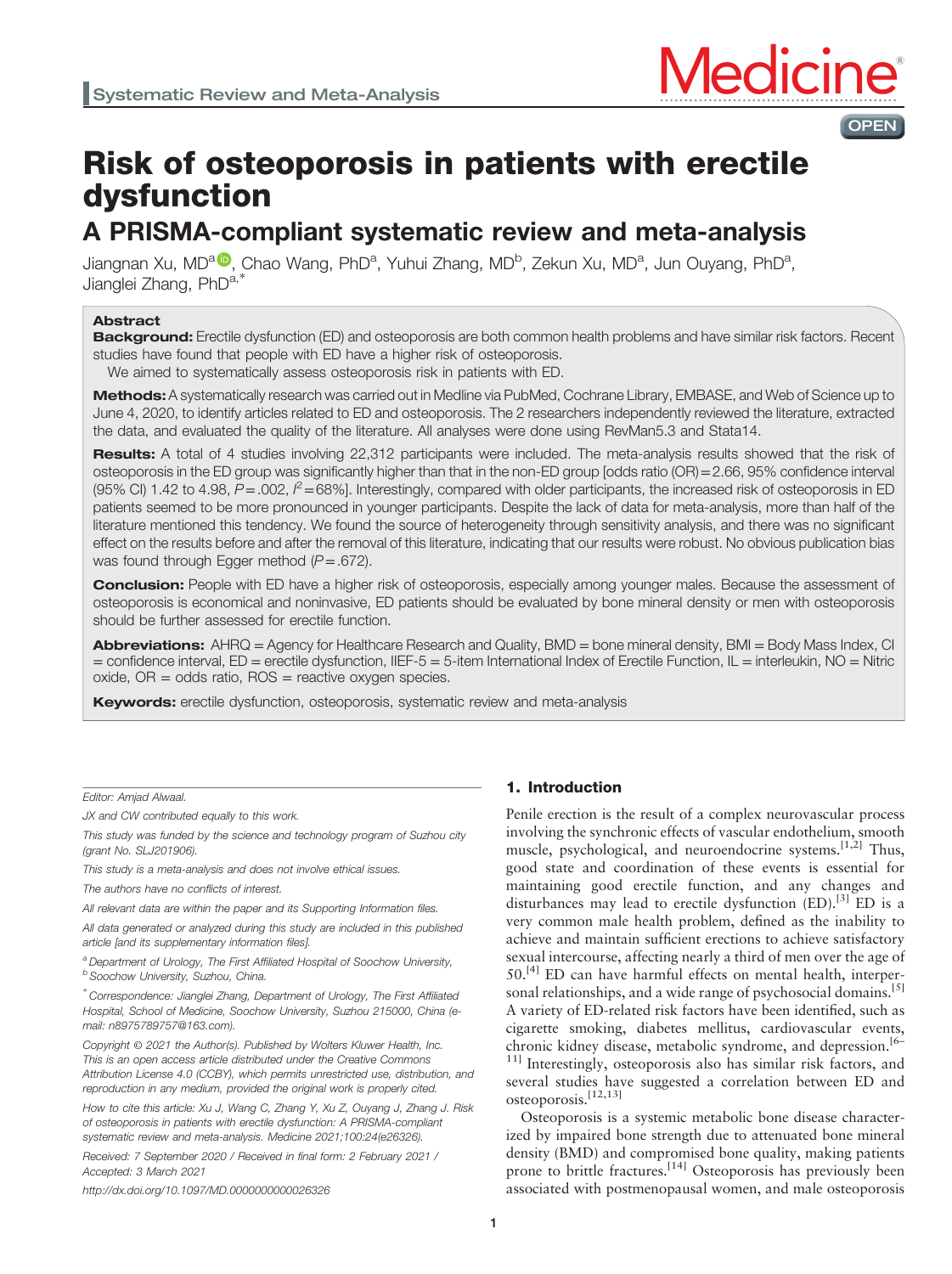patients have rarely been the focus of previous research.<sup>[15,16]</sup> In fact, osteoporosis is also very common in men and is closely related to ED.<sup>[\[17\]](#page-7-0)</sup> Osteoporosis and ED significantly affect the quality of life in men.

As early as 2005, Keles et al<sup>[\[17\]](#page-7-0)</sup> proposed that there seemed to be a potential link between ED and osteoporosis. They found that the incidence of ED and osteoporosis increased with age, but the 2 appeared to be independent, with no increased risk associated with each other. Contrary to the results of Keles et al, [\[17\]](#page-7-0) another study on the relationship between ED and osteoporosis in 95 men with ED and 82 men with normal sexual function found that patients with ED had lower bone mineral density and a higher risk of osteoporosis than non-ED participants.<sup>[\[18\]](#page-7-0)</sup> A subsequent nationwide population-based retrospective cohort study also observed an increased risk of osteoporosis in ED patients, particularly among younger males (40-59 years).<sup>[\[13\]](#page-7-0)</sup> Although several articles have been published, whether ED increases the risk of osteoporosis, whether it can be an early predictor of osteoporosis, and the mechanisms underlying these relationships are still controversial. In this study, meta-analysis was used to further integrate and clarify the relationship between ED and osteoporosis, and the potential mechanism was integrated and systematically elaborated in order to provide ideas for future studies and guide clinical practice.

## 2. Methods

#### 2.1. Search strategy

Two researchers independently conducted systematic retrieval of PubMed, EMBASE, Cochrane, and Web of Science, and the retrieval time was up to June4, 2020. The search terms used include (erectile dysfunction OR sexual dysfunction OR impotence) and (osteoporosis OR osteopenia OR bone mineral density OR bone density). We also browsed references of key articles and manually searched the gray literature to make sure no relevant articles were omitted. This system review and meta-analysis is reported in accordance with the preferred reporting items of the system review and meta-analysis (PRISMA).<sup>[\[19\]](#page-7-0)</sup> In addition, this study is a meta-analysis and does not involve ethical issues.

## 2.2. Inclusion and exclusion criteria

Inclusion criteria were as follows: The subjects were men with ED or osteoporosis. The study type was observational study. The outcome was the incidence of osteoporosis. There are clear, widely accepted diagnostic criteria for both ED and osteoporosis. The literature provided sufficient data to satisfy the completion of the meta-analysis.

Exclusion criteria were as follows: Outcomes were unclear and data were missing. Diagnostic criteria for osteoporosis and ED were unclear. Republished literature. Poor quality (Quality score less than  $4^{[20]}$  $4^{[20]}$  $4^{[20]}$ ).

## 2.3. Selection process and data abstraction

The 2 reviewers first scanned the titles and abstracts independently for preliminary screening of all relevant literature. Literatures that initially meet the inclusion and exclusion criteria or that are controversial will be directly included in the full-text evaluation to ensure that all relevant papers are not omitted. At the full-text evaluation stage, disputes are negotiated by 2 reviewers, and if agreement cannot be reached, a third reviewer is consulted.

Two reviewers independently extracted baseline data and data required for meta-analysis using the pre-designed data extraction table. Baseline data extracted included first author and publication time, country, study type, age, body mass index (BMI), prevalence of diabetes, cases, ED-measurement, BMD-measurement, and quality score.

## 2.4. Methodological quality assessment

For included observational studies, including case–control studies, cohort studies, and cross-sectional studies, we used an 11-item checklist, which was recommended by Agency for Healthcare Research and Quality (AHRQ). If an item is answered "no" or "unclear," it will be rated "0"; If the answer is "yes," the score is "1." Methodological quality of the literature can be assessed according to the total score: low quality=0 to 3; moderate quality=4 to 7; high quality=8 to 11.

## 2.5. Statistical analysis

All statistical analyses and meta-analyses were performed using Cochrane Review Manager 5.3 (China) and Stata14 software, and the significance level was set at  $P < .05$ . We estimated the effect size of continuous variables by the mean difference (MD) and its 95% confidence interval (CI) and estimated the effect size of binary variables by the odds ratio (OR) of the calculated results and its 95% CI. Heterogeneity was evaluated using inconsistencies  $(I^2)$  statistics. If  $I^2$  is greater than 50%, the heterogeneity is very significant and the random effect model should be adopted. If  $I^2$  is less than 50%, it indicates that the heterogeneity is within an acceptable range, and a fixed-effect model should be adopted.

#### 2.6. Sensitivity analysis and publication bias

In order to find the source of heterogeneity, sensitivity analysis was conducted by eliminating each literature article one by one, recalculating and recording the heterogeneity and pooled effect values after removing a single study. After successively removing each study, we calculated the change of  $I^2$  through Revman5.3 and obtained the forest plot of sensitivity analysis through Stata14. After the source of heterogeneity is found, the target literature is analyzed in detail in order to find out the reason why it is the source of heterogeneity in this study.

Publication bias was assessed quantitatively by the Egger method. When the P value obtained by egger method is greater than .05, it means there is no significant publication bias. If  $P < .05$ , it indicated the existence of publication bias. In this case, the rim and fill method will be used to evaluate the impact of publication bias on our meta-analysis results. If publication bias is found to have a significant effect on results, we will discuss it in detail in our discussion.

## 3. Results

#### 3.1. Literature retrieval results and basic characteristics

We searched a large number of literatures, carefully studied and screened them, and the specific process is shown in [Fig. 1.](#page-2-0) According to the established retrieval formula, we searched a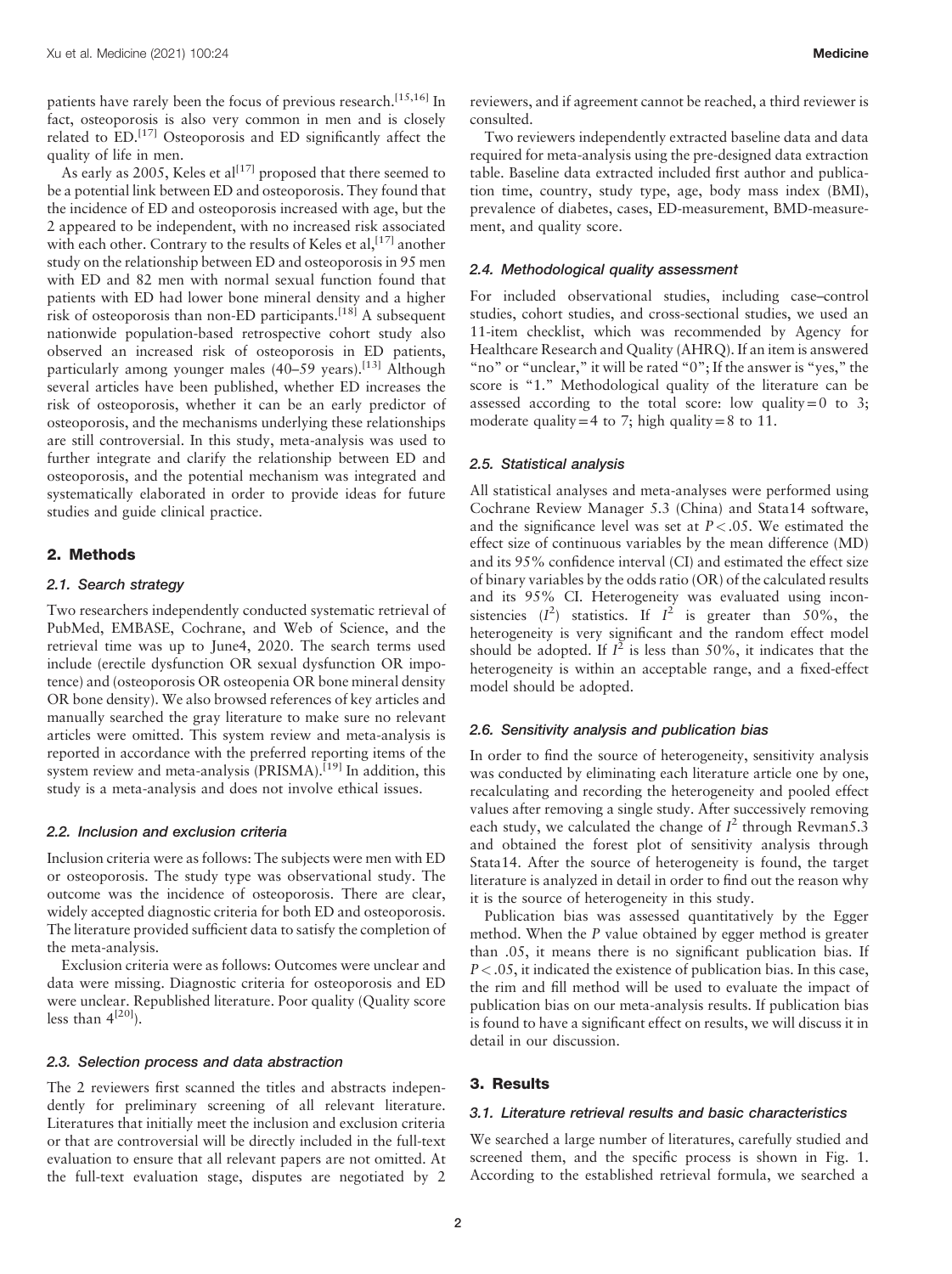<span id="page-2-0"></span>

total of 1882 related studies, deleted duplicates and made preliminary screening according to titles and abstracts, and the remaining 21 literatures entered the full-text reading stage. After reading through the full text of 21 articles, a total of 4 studies<sup>[12,13,17,18]</sup> including 22,672 participants were finally

included in our meta-analysis. Among the 4 studies, 3 are cross-sectional<sup>[12,17,18]</sup> and 1 is cohort.<sup>[\[13\]](#page-7-0)</sup> The baseline data of the studies included in the meta-analysis are summarized in [Table 1.](#page-3-0)

## 3.2. Methodological quality assessment

We conducted a methodological quality assessment of the included studies using 11-item checklist recommended by Agency

for Healthcare Research and Quality (AHRQ) and found that 2 articles were of high quality and the remaining 2 were of medium to high quality. Specific 11-item checklist and scoring values of various items can be found in [Table 2](#page-3-0).

## 3.3. Meta-analysis results

We first performed a meta-analysis of baseline data that might be confounding factors affecting the stability of the main outcome, such as age and BMI. Four studies<sup>[12,13,17,18]</sup> reported age data and two<sup>[12,18]</sup> reported BMI data. Meta-analysis results showed that there was no significant difference in age  $(MD=1.72, 95\%$ CI-0.53 to 3.97,  $P = .13$ ) [\(Fig. 2](#page-3-0)) and BMI (MD = 0.15, 95% CI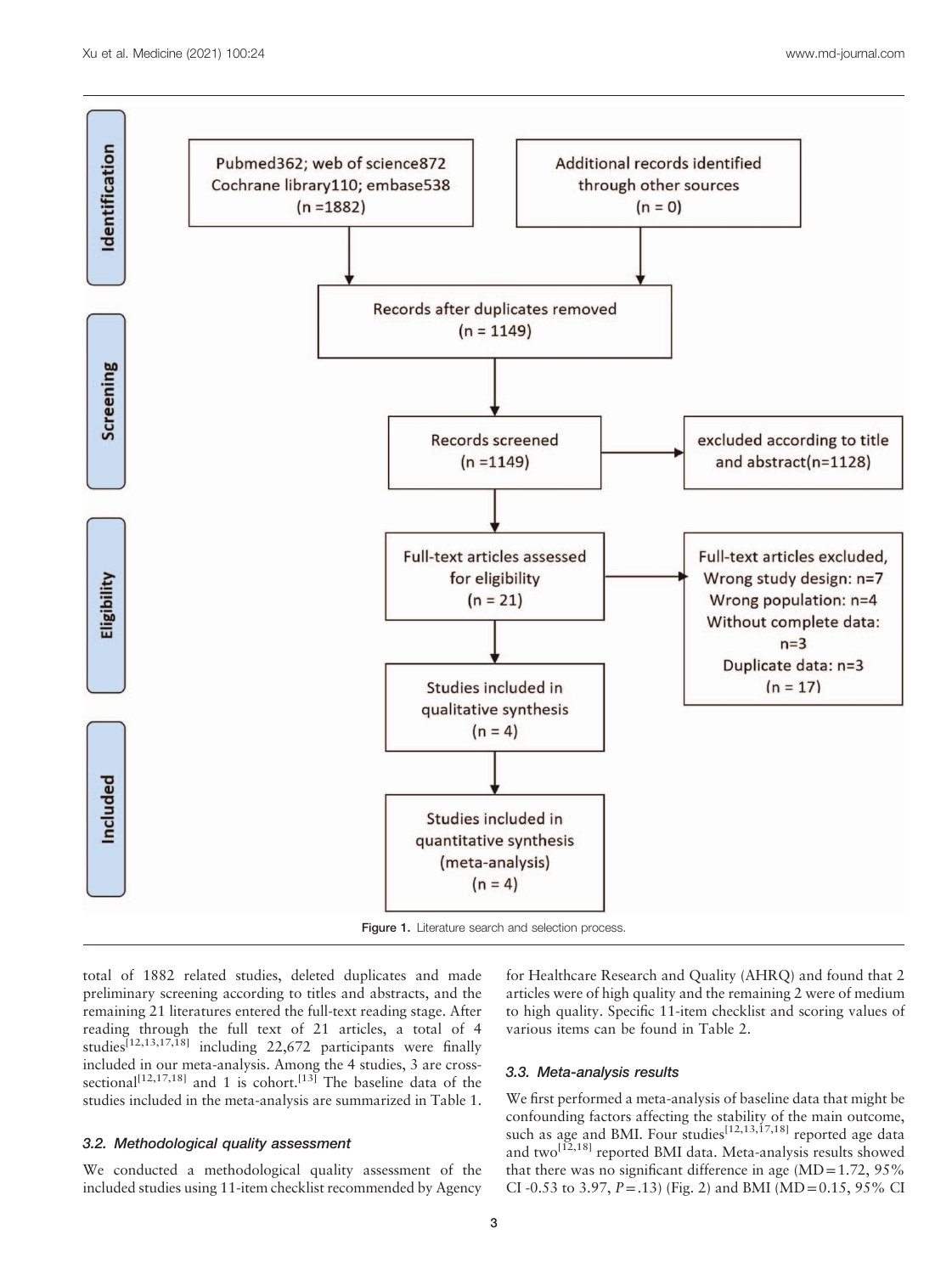#### <span id="page-3-0"></span>Characteristics of the included studies.

|                            |          |            |                 | Age             |                      |                       |                        |                      |  |
|----------------------------|----------|------------|-----------------|-----------------|----------------------|-----------------------|------------------------|----------------------|--|
| <b>Study</b>               | Countrv  | Study type | ED group        | Non-ED group    | Cases (ED vs non-ED) | <b>ED-measurement</b> | <b>BMD-measurement</b> | <b>Quality score</b> |  |
| Nahas2017 <sup>[12]</sup>  | Malavsia | CS         | 50(11.7)        | 46.9(8.4)       | 90/29                | IIEF-5                | QUS                    | 9/11                 |  |
| Wu2016 <sup>[13]</sup>     | China    | Cohort     | 57.7 (10.2)     | 57.6 (10.7)     | 4460/17840           | ICD-9-CM              | $ICD-9-CM$             | 7/9                  |  |
| Dursun2015 <sup>[18]</sup> | Turkev   | CS         | $53.5(38 - 69)$ | $50.1(31 - 69)$ | 57/19                | $IIF-5$               | DEXA                   | 8/11                 |  |
| Keles2005 <sup>[17]</sup>  | Turkev   | CS         | $59.9 + 0.8$    | $57.2 + 0.2$    | 95/82                | <b>IIFF</b>           | DEXA                   | 7/11                 |  |

BMD = bone mineral density, CS = cross-sectional, DEXA = Dual Energy X-ray Absorptiometry, ED = erectile dysfunction, ICD-9-CM = International Classification of Diseases, Ninth Revision, Clinical Modification, IIEF=International Index of Erectile Function, IIEF-5=5-item International Index of Erectile Function, QUS=quantitative ultrasound scanning.

## Table 2

AHRQ checklist assessment of included studies.

|                            | AHRO 11-item checklist                 |                                                   |                                                                |                                                                  |                                                                          |                                                     |                                                          |                                                    |                                                       |                                           |                                                             |              |
|----------------------------|----------------------------------------|---------------------------------------------------|----------------------------------------------------------------|------------------------------------------------------------------|--------------------------------------------------------------------------|-----------------------------------------------------|----------------------------------------------------------|----------------------------------------------------|-------------------------------------------------------|-------------------------------------------|-------------------------------------------------------------|--------------|
| <b>Study</b>               | Define the<br>source of<br>information | List<br>inclusion<br>and<br>exclusion<br>criteria | Indicate<br>time period<br>used for<br>identifying<br>patients | Indicate<br>whether<br>or not<br>subjects<br>were<br>consecutive | whether<br>evaluator<br>covered<br>up other<br>aspects of<br>the subject | Assessments<br>for quality<br>assurance<br>purposes | Explain<br>any patient<br>exclusions<br>from<br>analysis | <b>Describe how</b><br>confoundina<br>was assessed | <b>Explain</b><br>how missing<br>data were<br>handled | Summarize<br>patient<br>response<br>rates | Clarify<br>percentage of<br>incomplete<br>follow-up<br>data | <b>Total</b> |
| Nahas2017 <sup>[12]</sup>  | $\vee$                                 |                                                   |                                                                |                                                                  |                                                                          |                                                     |                                                          | N                                                  | N                                                     |                                           |                                                             | 10           |
| Wu2016 <sup>[13]</sup>     |                                        |                                                   |                                                                | Ν                                                                |                                                                          |                                                     | Ν                                                        |                                                    | N                                                     |                                           |                                                             | 9            |
| Dursun2015 <sup>[18]</sup> |                                        |                                                   | Ν                                                              | Ν                                                                |                                                                          |                                                     |                                                          |                                                    | N                                                     |                                           |                                                             |              |
| Keles2005 <sup>[17]</sup>  |                                        |                                                   |                                                                |                                                                  |                                                                          |                                                     |                                                          |                                                    |                                                       |                                           |                                                             | 9            |

ARHRQ=Agency for Healthcare Research and Quality, N=NO, U=UNCLEAR, Y=YES. low quality: 0–3; moderate quality: 4–7; high quality: 8-11.







 $-7.35$  to  $7.65$ ,  $P = .97$ ) (Fig. 3) between the ED group and the non-ED group. Three studies<sup>[12,13,18]</sup> also reported the prevalence of diabetes, and our meta-analysis showed that the prevalence of diabetes in the ED group was significantly higher than that in the non-ED group (OR=2.60, 95% CI 2.43–2.97, P<.001) [\(Fig. 4\)](#page-4-0). From the 4 studies,  $[12,13,17,18]$  the relevant data of osteoporosis analysis results of the random-effect model showed that the incidence of osteoporosis in ED patients was significantly higher than that in the non-ED group  $(OR = 2.66, 95\% \text{ CI } 1.42-4.98$ ,  $P = .002, I^2 = 68\%$  [\(Fig. 5\)](#page-4-0).

## 3.4. Sensitivity analysis

in the ED group and the non-ED group were extracted. We combined the included data through meta-analysis and found significant heterogeneity among groups  $(I^2=68\%)$ . The meta-

In our meta-analysis, the heterogeneity test results showed  $I^2$  = 68%, indicating significant heterogeneity. In order to find the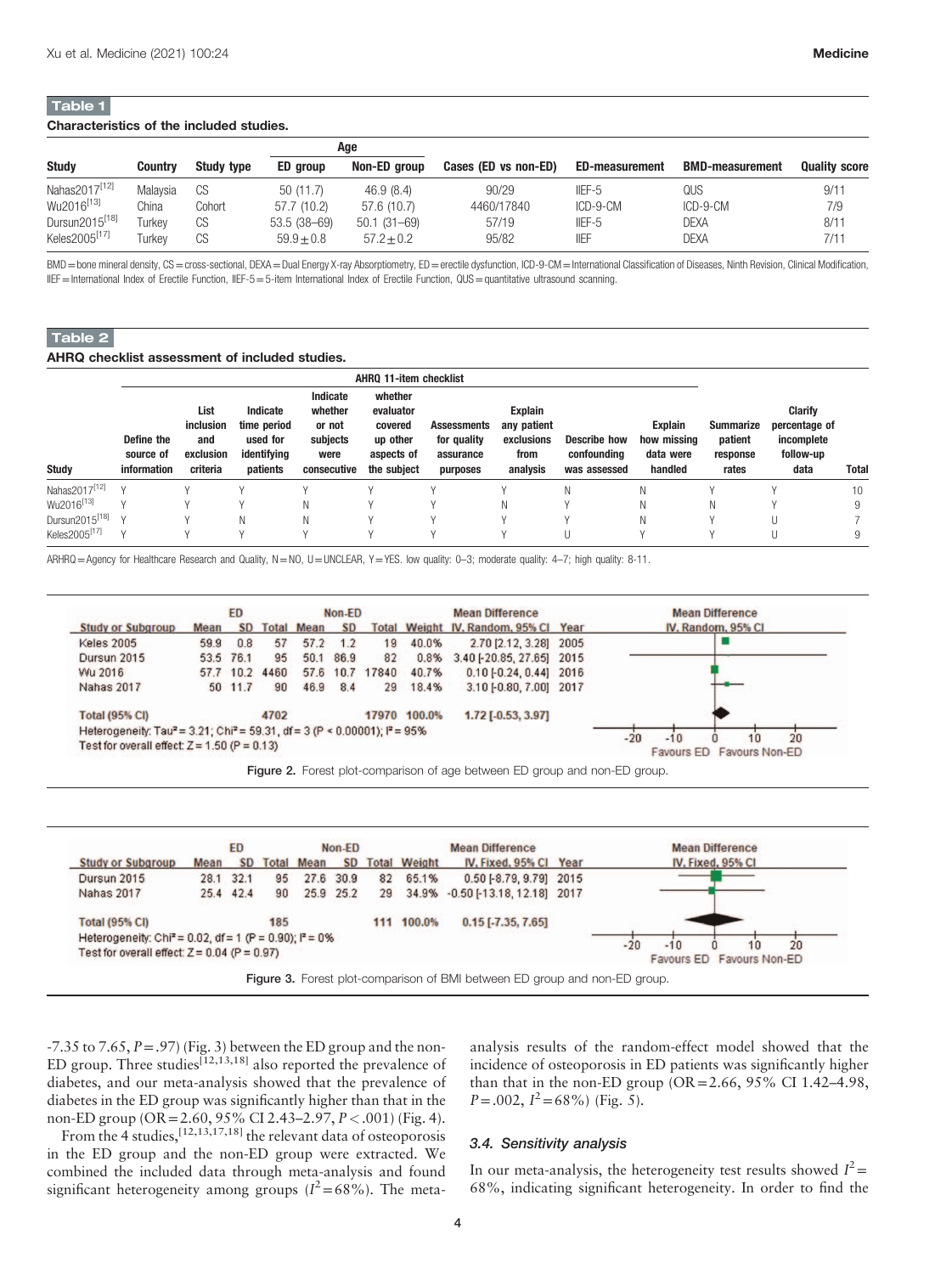<span id="page-4-0"></span>

|                                                                                                | <b>Experimental</b> |      | Control             |       |              | <b>Odds Ratio</b>                     |             | <b>Odds Ratio</b>                                  |
|------------------------------------------------------------------------------------------------|---------------------|------|---------------------|-------|--------------|---------------------------------------|-------------|----------------------------------------------------|
| <b>Study or Subgroup</b>                                                                       | <b>Events</b>       |      | <b>Total Events</b> |       |              | Total Weight M-H, Random, 95% Cl Year |             | M-H, Random, 95% CI                                |
| <b>Keles 2005</b>                                                                              | 44                  | 57   | 11                  | 19    | 17.8%        | 2.46 [0.82, 7.40] 2005                |             |                                                    |
| Dursun 2015                                                                                    | 33                  | 95   | 8                   | 82    | 23.0%        | 4.92 [2.12, 11.44] 2015               |             |                                                    |
| Wu 2016                                                                                        | 264                 | 4460 | 651                 | 17480 | 38.6%        | 1.63 [1.40, 1.88] 2016                |             |                                                    |
| <b>Nahas 2017</b>                                                                              | 77                  | 90   | 18                  | 29    | 20.6%        | 3.62 [1.40, 9.39] 2017                |             |                                                    |
| <b>Total (95% CI)</b>                                                                          |                     | 4702 |                     |       | 17610 100.0% | 2.66 [1.42, 4.98]                     |             |                                                    |
| <b>Total events</b>                                                                            | 418                 |      | 688                 |       |              |                                       |             |                                                    |
| Heterogeneity: Tau <sup>2</sup> = 0.26; Chi <sup>2</sup> = 9.31, df = 3 (P = 0.03); $P = 68\%$ |                     |      |                     |       |              |                                       |             |                                                    |
| Test for overall effect: $Z = 3.07$ (P = 0.002)                                                |                     |      |                     |       |              |                                       | 0.01<br>0.1 | 100<br>10<br>Favours non-ED group Favours ED-group |

Figure 5. Forest plot-comparison of osteoporosis risk between ED group and non-ED group.

source of heterogeneity, we removed each study in turn to conduct sensitivity analysis. When we removed Wu  $2016$ ,  $^{[13]}$  $^{[13]}$  $^{[13]}$  we found that  $I^2$  changed to 0, indicating that Wu 2016<sup>[13]</sup> was likely to be the source of heterogeneity of this study (Table 3). Sensitivity analysis was also performed using Stata software and forest plots were drawn after each study was removed in order to visually discover the source of heterogeneity. As shown in [Fig. 6,](#page-5-0) after the removal of Wu 2016, the pooled OR value was farthest from the median line, indicating that  $Wu 2016$ <sup>[13]</sup> was likely to be the source of heterogeneity. However, as far as the OR value changes before and after the removal of Wu 2016<sup>[13]</sup> were concerned, despite the existence of heterogeneity, the conclusions of the meta-analysis were not significantly affected.

## 3.5. Publication bias

We used egger method to quantitatively evaluate the publication bias of this study, and the results showed that  $P = .672$ , which was greater than .05, indicating that there was no obvious publication bias in this study [\(Fig. 7](#page-5-0)).

| Table 3                                                                           |                  |                        |                                                          |  |  |  |  |  |  |  |
|-----------------------------------------------------------------------------------|------------------|------------------------|----------------------------------------------------------|--|--|--|--|--|--|--|
| Sensitivity analysis.                                                             |                  |                        |                                                          |  |  |  |  |  |  |  |
| <b>Study omitted</b>                                                              |                  | Р                      | <b>Pooled OR</b>                                         |  |  |  |  |  |  |  |
| Nahas2017 <sup>[12]</sup><br>Wu2016 <sup>[13]</sup><br>Dursun2015 <sup>[18]</sup> | 71%<br>0%<br>36% | .02<br>< .0001<br>.004 | 2.49 [1.19-5.21]<br>3.75 [2.17-6.48]<br>2.00 [1.25-3.19] |  |  |  |  |  |  |  |
| Keles2005 <sup>[17]</sup>                                                         | 78%              | .01                    | 2.80 [1.26-6.19]                                         |  |  |  |  |  |  |  |

OR=odds ratio.

#### $P < 0.5$

#### 4. Discussion

As far as we know, our study is the first meta-analysis to explore the relationship between ED and osteoporosis, and the first systematic review to systematically elaborate the potential mechanism of the relationship between ED and osteoporosis. Meta-analysis results showed that compared with non-ED group, ED patients seemed to have a 2.66-fold higher risk of osteoporosis. Although our study was unable to combine the OR values after controlling for confounding factors due to insufficient data, in the study of Wu et al,  $[13]$  after controlling for potential confounding factors, the risk of osteoporosis in the ED group was still 3.04 times that in the non-ED group, which was consistent with our results. Our meta-analysis of the baseline data also showed no significant differences in age and BMI between the groups, which to some extent excluded some possible confounding factors. In addition, both Wu et  $al^{[13]}$  $al^{[13]}$  $al^{[13]}$  and Nahas et  $al^{[12]}$  $al^{[12]}$  $al^{[12]}$  found in their study that compared with older participants, the increased risk of osteoporosis in ED patients seemed to be more obvious in younger participants. In general, our meta-analysis found that ED patients, especially those in the 40 to 59 age group, showed a high risk of osteoporosis.

The underlying mechanism of the relationship between ED and osteoporosis may be very complex, and several possible mechanisms have been proposed. First of all, ED patients are often accompanied by hypogonadism, and their natural free testosterone is often lower than that of non-ED men.[\[21\]](#page-7-0) Androgens can not only directly stimulate bone formation, but also reduce the accumulation of reactive oxygen species (ROS) in the body and slow down the apoptosis of osteoblasts and mesenchymal cells by combating oxidative stress, thus playing an important role in male bone formation.[22,23] Multiple studies have shown a significant decrease in bone density and an increased risk of brittle fractures in patients with low testosterone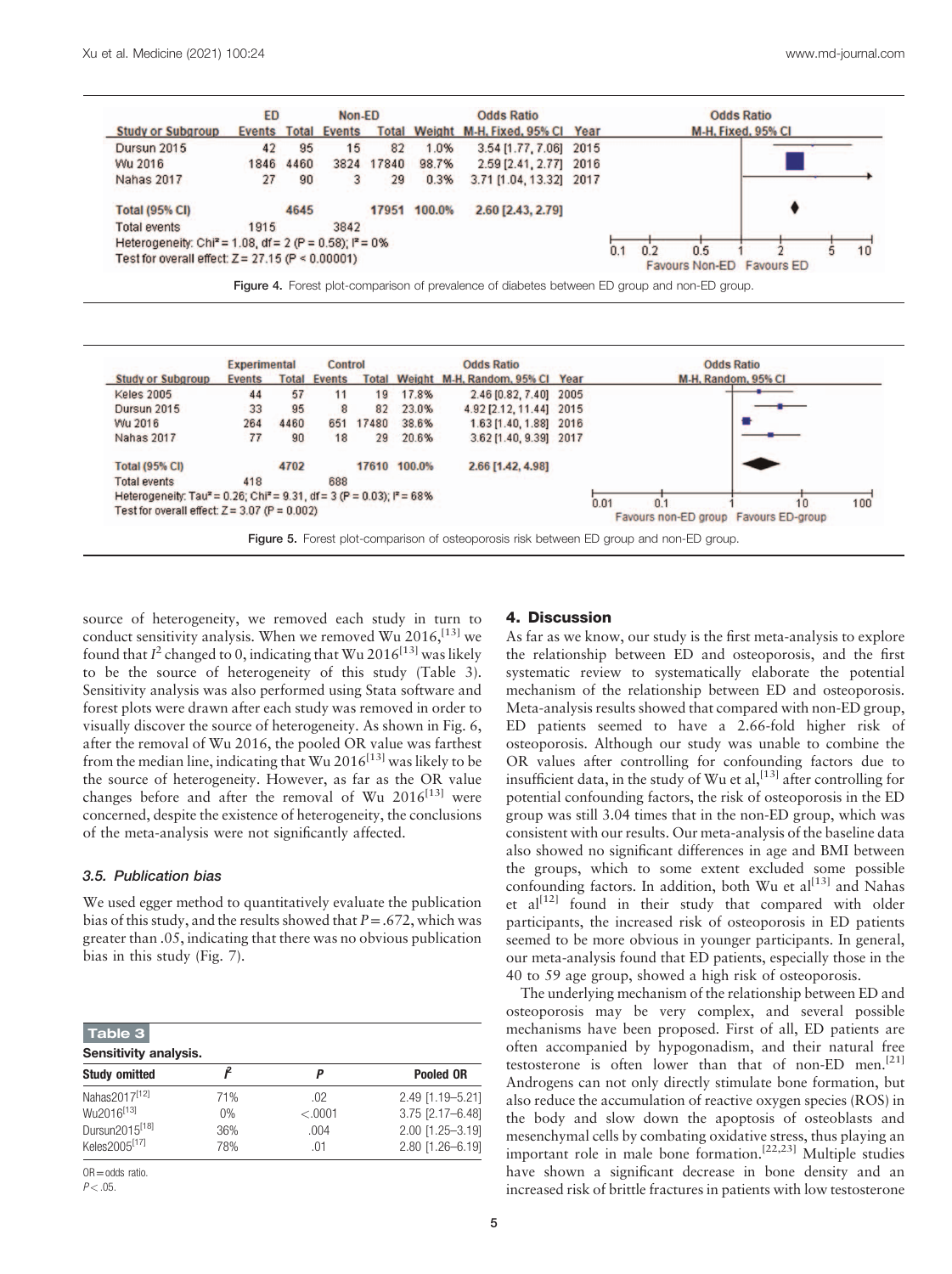<span id="page-5-0"></span>

levels.[24,25] In addition, patients with prostate cancer who undergo androgen deprivation therapy or orchiectomy also experience decreased bone density and increased risk of fracture.<sup>[26,27]</sup> There is also a link between the testosterone and vitamin D pathway.<sup>[\[28\]](#page-7-0)</sup> Testosterone deficiency is associated with decreased renal  $1\alpha$ -hydroxylase activity, which indirectly affects the parathyroid hormone-vitamin D axis, resulting in decreased 1,25-hydroxy vitamin D concentration.<sup>[\[29\]](#page-7-0)</sup> Vitamin D plays an important role in influencing bone metabolism and maintaining bone health, and several studies have shown that vitamin D deficiency leads to decreased bone density and an increased risk of osteoporosis and bone fractures.<sup>[30,31]</sup> Thus, low testosterone levels and vitamin D deficiency in ED patients may be important mechanisms that increase the risk of osteoporosis.

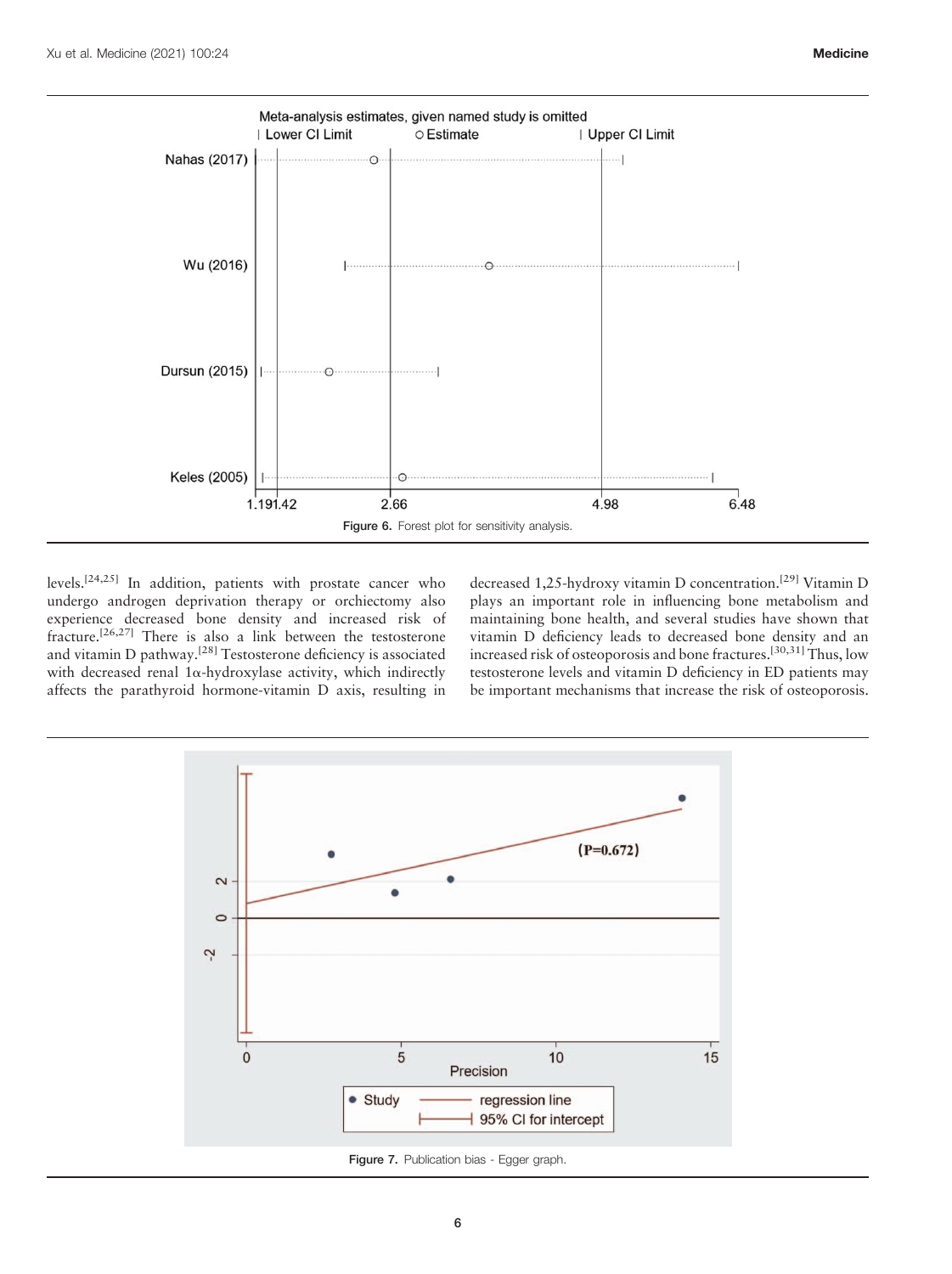<span id="page-6-0"></span>ED is closely related to inflammation, and chronic low-level inflammation is an important component of ED, which may be a mediator of endothelial dysfunction.[\[32\]](#page-7-0) Studies have also shown that 5-item International Index of Erectile Function (IIEF-5) scores are negatively correlated with levels of several inflammatory markers. Inflammatory cytokines such as interleukin-1 (IL-1), interleukin-6 (IL-1), and tumor necrosis factor-alpha can damage the endothelial cells in the peripheral vascular bed of the penis, leading to vascular endothelial dysfunction and thereby promoting ED.<sup>[\[32\]](#page-7-0)</sup> These inflammatory cytokines may also be involved in regulating the function of osteoblasts and osteoclasts, thereby inhibiting bone growth and leading to osteoporosis.<sup>[33,34]</sup> Nitric oxide (NO) bioactivity is essential for penile erection and is the main pathogenic mechanism of ED.<sup>[\[35\]](#page-7-0)</sup> Meanwhile, the decrease of NO may also lead to bone loss.[\[36\]](#page-7-0) Studies have found that NO has a biphasic effect on bone resorption. Low concentration of NO has been shown to enhance IL-1-induced bone resorption, while high level of NO has an inhibitory effect on bone resorption.[\[37\]](#page-7-0) Therefore, inflammatory bone loss in ED patients and the promotion of IL-1-induced bone resorption by low NO level may be the underlying mechanism of the relationship between ED and osteoporosis.

Depression may also be a key factor in explaining the relationship between ED and osteoporosis. There is a close interaction between depression and ED.<sup>[\[38\]](#page-7-0)</sup> Several studies have shown that depressed people have a higher risk of ED, and that people with ED are also more likely to have anxiety and even depression.[39,40] Depression was also found to be a risk factor for osteoporosis[.\[41\]](#page-7-0) In depressed patients, hypothalamic–pituitary– adrenal axis is activated, and excessive secretion of corticotropinreleasing hormone leads to elevated cortisol levels. Cortisol can reduce the proliferation and differentiation of osteoblasts, promote the apoptosis of osteoblasts and osteoblasts, increase the excretion of calcium in urine, and reduce the absorption of calcium in the small intestine, all of which will lead to a decrease in bone density and thereby increase the risk of osteoporosis.[\[42\]](#page-7-0) Different from cortisol, growth hormone can act on osteoblasts and osteoclasts respectively to promote bone formation and absorption to play a role in bone remodeling and finally achieve the effect of bone accumulation. However, in depressed patients, the secretion of growth hormone is often reduced, and the somatotrophic axis is interrupted, thus affecting bone accumulation.<sup>[42]</sup> It can be seen that ED patients are often accompanied by depression, which is also involved in the occurrence of osteoporosis.

A study based on the Japanese population pointed out that compared with older ED patients (55 years or more), younger ED patients (45–54 years old) had lower relationship satisfaction, lower job satisfaction, more negative reactions from sexual partners, more difficulties in adjusting to life with ED, and thus tended to have higher incidence of depression and more severe depressive symptoms.[\[39\]](#page-7-0) Interestingly, our study also found that the increased risk of osteoporosis in ED patients seemed to be more pronounced in younger participants (40–59 years old) than in older participants (60 years or more). Although the exact mechanism still needs to be studied, the consistency also suggests that depression plays an important role in the relationship between ED and osteoporosis.

Our sensitivity analysis found that  $Wu2016$ <sup>[\[13\]](#page-7-0)</sup> was the source of heterogeneity in this study. We compared  $Wu2016^{[13]}$  $Wu2016^{[13]}$  $Wu2016^{[13]}$  with other studies and found that its data came from the National Health Insurance Research Database (NHIRD), and the diagnosis of ED and osteoporosis was based on ICD-9-CM codes. When diagnosis is based on ICD-9-cm codes, the accuracy is often dependent on the performance of clinicians at the time. In addition, data such as body mass index, exercise ability, and dietary habits are often lacking in the database, which may have an impact on the study results. The above may be the reason why  $Wu2016$ <sup>[\[13\]](#page-7-0)</sup> became the source of heterogeneity in this study.

It is undeniable that our study has several limitations. First of all, only 4 studies were included, all of which were observational studies. Second, due to limited data, we were unable to conduct subgroup analysis of organic ED and psychogenic ED. Third, although we found that the increased risk of osteoporosis in ED patients seemed to be more pronounced in younger participants, we were unable to conduct a subgroup analysis by age due to data limitations. Fourth, although we have provided a comprehensive description of the possible underlying mechanisms, more clinical trials are needed to confirm the underlying mechanisms of this relationship.

## 5. Conclusion

People with ED have a higher risk of osteoporosis, especially among younger males. Doctors should be aware of this relationship in order to make appropriate recommendations to patients. Because the assessment of osteoporosis is economical and noninvasive, ED patients should be evaluated by bone mineral density or men with osteoporosis should be further assessed for erectile function. In order to further validate the relationship between ED and osteoporosis and to further explore its underlying mechanism, more prospective studies with large samples are needed for further study.

## Author contributions

Acquisition, analysis, or interpretation of data: All authors. Concept and design: Jianglei Zhang, Jiangnan Xu, Chao Wang Conceptualization: Jiangnan Xu, Chao Wang, Jianglei Zhang. Critical revision of the manuscript: Jun Ouyang, Jianglei Zhang. Data curation: Jiangnan Xu, Chao Wang, Yuhui Zhang, Zekun Xu, Jun Ouyang.

- Drafting of the manuscript: Jiangnan Xu, Chao Wang.
- Formal analysis: Jiangnan Xu.
- Software: Jiangnan Xu.

Statistical analysis: Jiangnan Xu, Chao Wang, Yuhui Zhang.

Writing – original draft: Jiangnan Xu.

Writing – review & editing: Chao Wang, Yuhui Zhang, Zekun Xu, Jun Ouyang, Jianglei Zhang.

## **References**

- [1] Gratzke C, Angulo J, Chitaley K, et al. Anatomy, physiology, and pathophysiology of erectile dysfunction. J Sex Med 2010;7:445–75.
- [2] Traish AM, Goldstein I, Kim NN. Testosterone and erectile function: from basic research to a new clinical paradigm for managing men with androgen insufficiency and erectile dysfunction. Eur Urol 2007;52:54–70.
- [3] Mitidieri E, Cirino G, d'Emmanuele di Villa Bianca R, et al. Pharmacology and perspectives in erectile dysfunction in man. Pharmacol Ther 2020;208:107493.
- [4] McKinlay JB. The worldwide prevalence and epidemiology of erectile dysfunction. Int J Impot Res 2000;12(Suppl 4):S6–11.
- [5] Latini DM, Penson DF, Wallace KL, et al. Clinical and psychosocial characteristics of men with erectile dysfunction: baseline data from ExCEED. J Sex Med 2006;3:1059–67.
- [6] Allen MS, Walter EE. Health-related lifestyle factors and sexual dysfunction: a meta-analysis of population-based research. J Sex Med 2018;15:458–75.